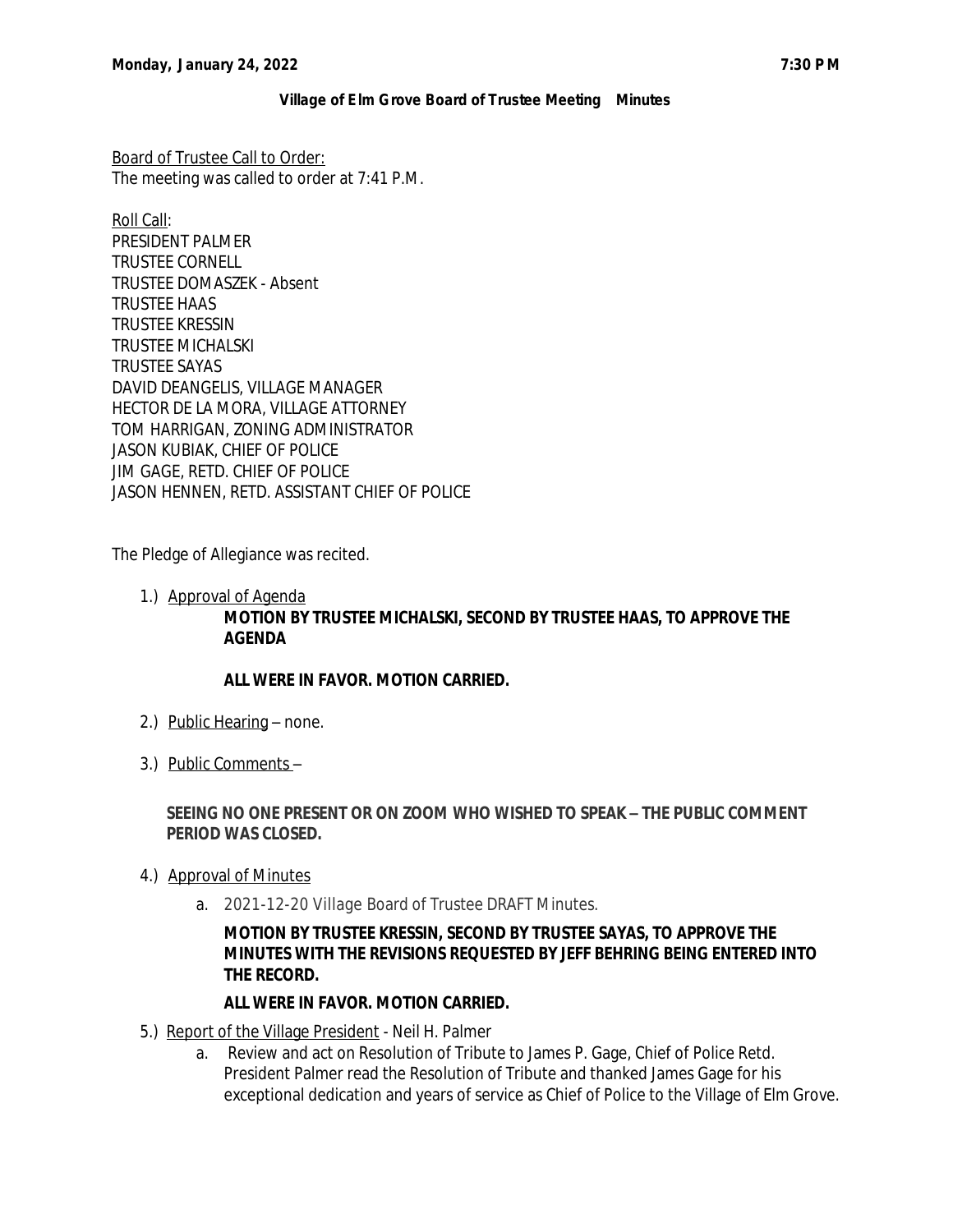James Gage thanked the Board of Trustees for their support throughout his career. It was noted that the Police Department has been greatly improved due to the commitment and support of this Board of Trustees and many other Boards have provided over the years.

b. Review and act on Resolution of Tribute to Jason R. Hennen, Assistant Police Chief Retd.

President Palmer read the Resolution of Tribute and thanked Jason Hennen for his steadfast commitment and many years of stellar service within the Elm Grove Police Department.

Jason Hennen thanked the Board of Trustees for their recognition and support for the Police Department over the years. Mr. Hennen stated that he is looking forward to spending more quality time with his family, and will always appreciate the mentorship he received while working his way through the ranks of the Police Department.

President Palmer again thanked both Mr. Retd. Chief Gage and Retd. Assistant Chief Hennen for their service, and recognized the difficulties which exist in overseeing a Police Department.

Well wishes were given from the Board.

- 6.) Report of Fire Chief David Kastenholtz
	- a. December Fire Department Report.

President Palmer noted there was recently a structure fire in the Village on Monday, January 10<sup>th</sup>, 2022. If any Trustees have questions related to this incident, please reach out to Chief Kastenholz.

- 7.) Report of Police Chief Jason Kubiak
	- a. December Police Department Reports.

Chief Kubiak provided the Board with a Department status update, stating that the command staff transition is going very well. It is anticipated the department will soon be fully staffed as the newest officer recruit is proceeding through the final stages of onboarding.

- 8.) Report of EMS Director Dr. Jon Robinson
	- a. No report.
- 9.) Report of Village Clerk
	- **a.** Review and act on appointment of Interim Clerk and Village Clerk positions.

Mr. De Angelis is recommending to the Board that Tom Harrigan, Zoning and Planning Administrator and Assistant to the Village Manager become Interim Village Clerk. Mr. Harrigan has previously shadowed former Village Clerk Michelle Luedtke in election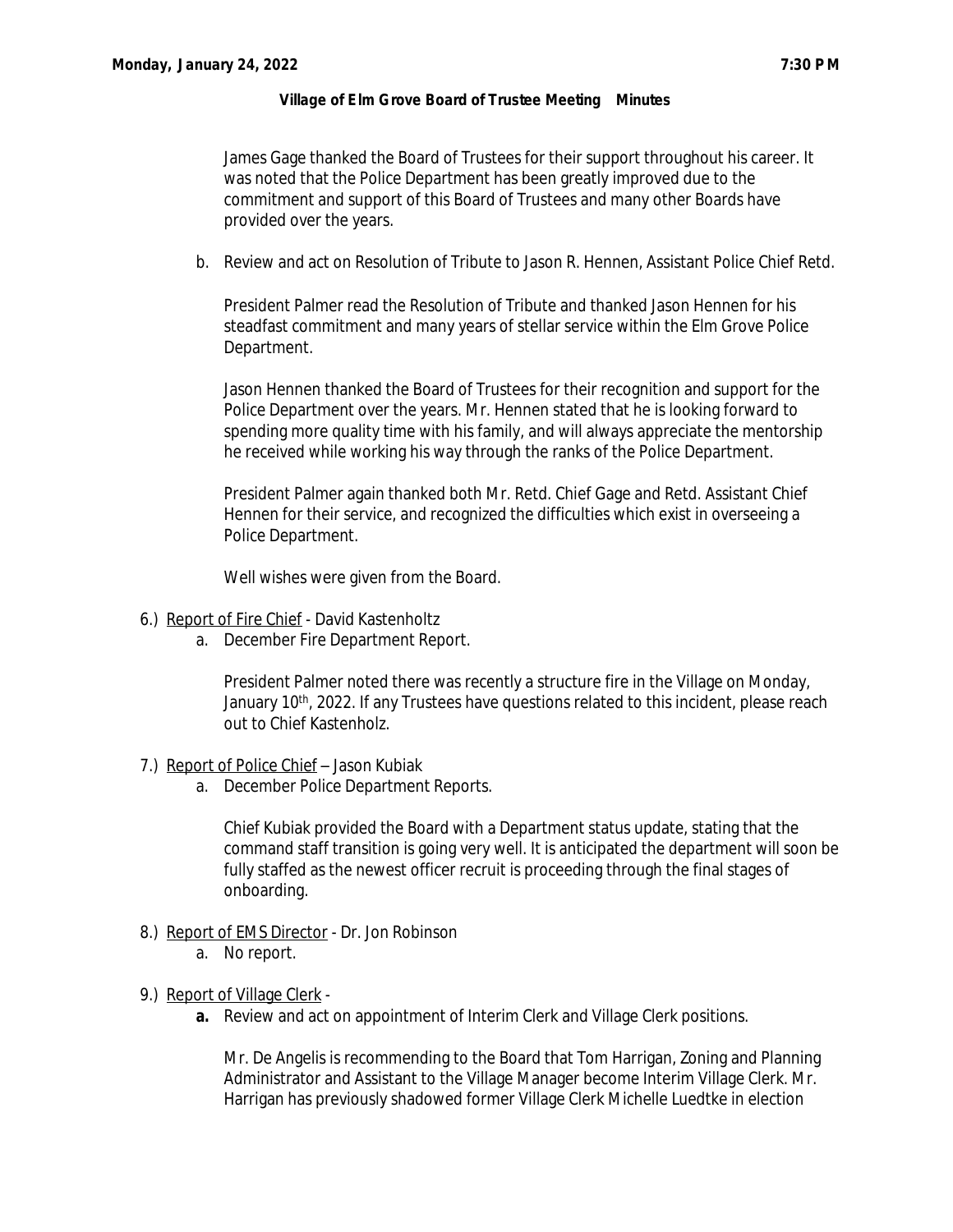duties, and feels it is only appropriate Mr. Harrigan fill this role while the Village continues its search to fill the Clerk position.

### **MOTION BY PRESIDENT PALMER, SECOND BY TRUSTEE KRESSIN, TO APPROVE MR. HARRIGAN AS INTERIM VILLAGE CLERK.**

## **ALL IN FAVOR. MOTION CARRIED.**

**b.** Review and possible action on resolution 012422A for the referendum question to be placed on the April ballot.

Mr. De Angelis stated that the board is being presented with Resolution 012422A which contains the direct legislation language as submitted by the petitioners in October of 2021. A correction has been made changing the word "contract" to "project". There are also two other clerical adjustments to make the language more clear so that there is no confusion. State Statute §9.20 allows for modification for the purpose of clarity. This proposed language has been reviewed by Attorney de la Mora, and it is believed that the intent of the submitted language remains unchanged.

Trustee Michalski noted that in the interest of clarity, in the first sentence, "that requires that" should be replaced with "requiring that". The first sentence should read, *"Do you approve the adoption of an Elm Grove ordinance requiring that prior to the letting of any project for a Public Works Project financed (in whole or in part) which requires a Village capital expenditure of \$1 million or more, that the Village Board shall submit to the electorate a binding referendum for approval of the Project?*

Trustee Sayas commented that she researched other referendum ballots, some from Winnebago County, and it appears the more common order for the decision choices is "Yes" and "No", rather than "No" and "Yes" as proposed on this Resolution.

Attorney de la Mora states there is no provision in the referendum statute as to the order of approval or disapproval. Therefore, it is up to the Board of Trustee to decide.

Trustee Sayas asked how this has been presented with previous referendum questions within the Village of Elm Grove.

Trustee Hass proposed the Board leave the Resolution the way it is written.

Attorney de la Mora expressed that to the best of his knowledge, in over 40 years of serving as Village Attorney, there has never been a referendum on the ballot.

#### **TRUSTEE SAYAS MOTIONED TO CHANGE THE ORDER OF THE DECISION LANGUAGE ON**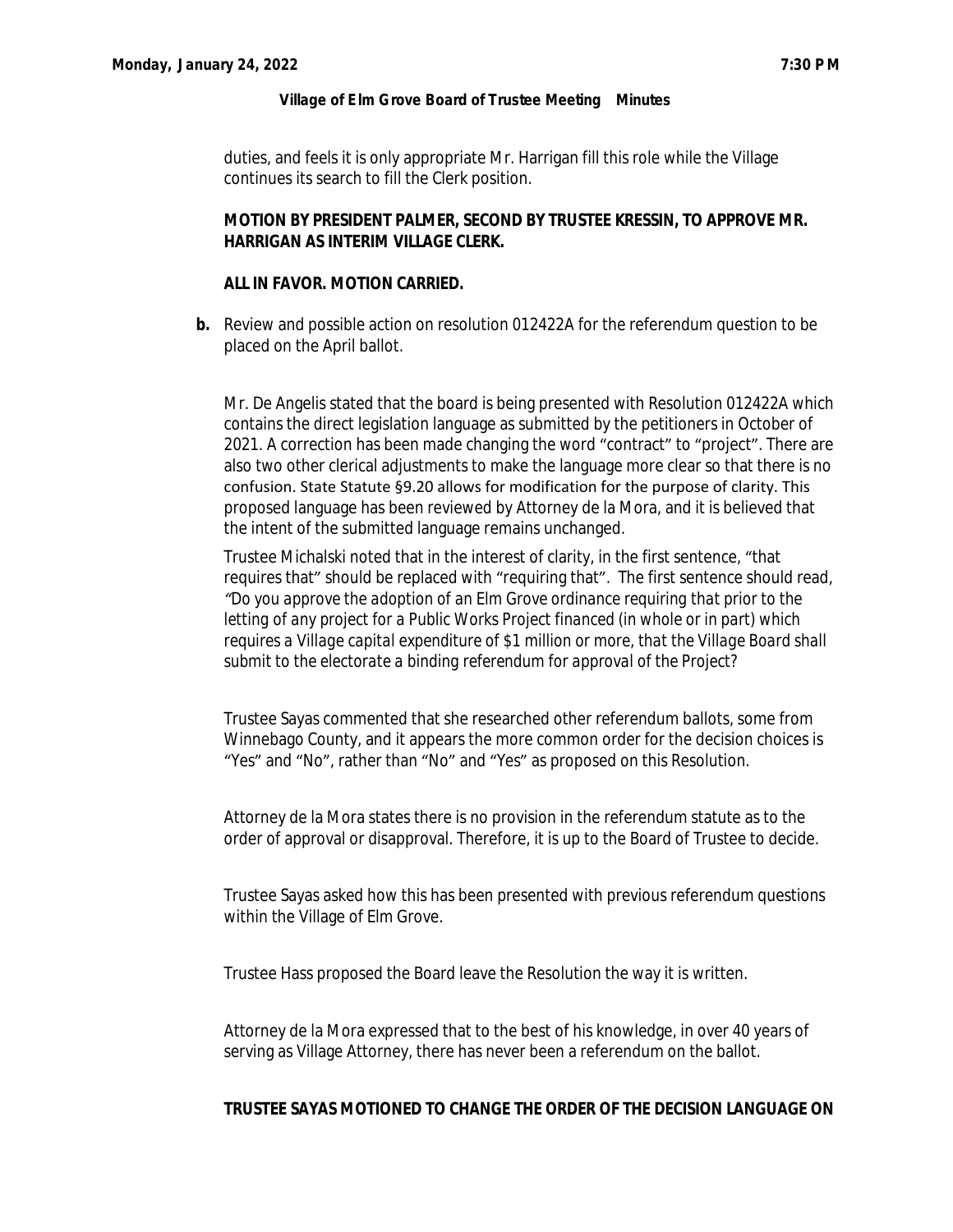#### **THE BALLOT FROM "NO" AND "YES" TO "YES" AND "NO".**

### **MOTION FAILED FOR LACK OF A SECOND.**

### **TRSUTEE HAS MOTIONED TO APPRVOE THE AMENDED RESOLTION 012422A, TRUSTEE MICHALSKI SECONDED.**

#### **ALL IN FAVOR. MOTION CARRIED.**

Mr. De Angelis told the Board that absentee ballots will begin to be mailed out on Wednesday, January 26<sup>th</sup>, 2022.

#### 10.) Report of Village Manager - David DeAngelis

a. Review and possible action on the engagement letter of services from Von Briesen & Roper.

Mr. De Angelis stated the principal change to the agreement in a slight increase in fees. Otherwise, the terms are the same.

### **PRESIDENT PALMER MOTIONED TO APPROVE THE NEW ENGAGEMENT AGREEMENT WITH VON BRIESEN & ROPER, TRSUTEE HAAS SECONDED.**

#### **ALL IN FAVOR. MOTION CARRIED.**

b. Review Resolution 032822 Approving the discontinuance/vacation of certain road reservation adjacent and west of 13906 Watertown Plank Road, EGV 1106985 - INTRODUCTION ONLY

President Palmer noted this matter has been take up at the Plan Commission and Public Works and Utilities Committee. It will be returning to both bodies for information purposes. The intention is for the Village to vacate the specified road reservation as identified in Exhibit A.

c. Review and possible action on an extension on the agreement between the Village of Elm Grove and R&R Investments of Wisconsin, LLC.

Mr. De Angelis explained the R & R investments have requested an additional six months to be approved as an extension to this agreement.

### **PRESIDENT PALMER MOTONED TO APPROVE THE EXTENSION AGREEMENT BETWEEN THE VILLAGE OF ELM GROVE AND R&R INVESTMENT OF WISCONSIN, LLC FOR AN ADDITIONAL 180 DAYS, SECONDED BY TRUSTEE KRESSIN.**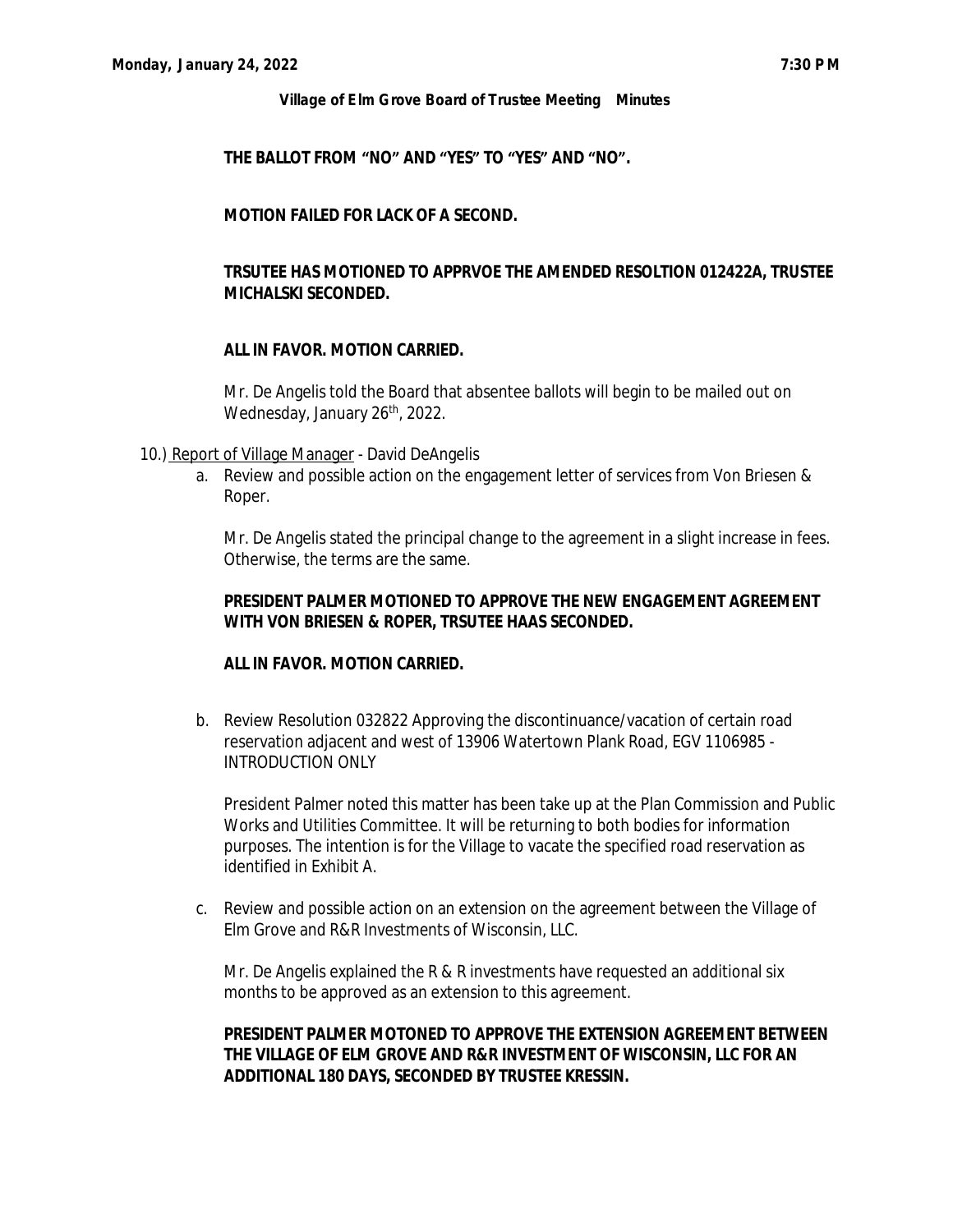## **ALL IN FAVOR. MOTION CARRIED.**

### 11.) Report of Village Attorney - Hector De La Mora

- a. Attorney De La Mora had no report at this time.
- 12.) Report of Standing Committees Please review the minutes on our website for more details.
	- 1. Plan Commission Trustee Michalski
		- i. Trustee Michalski stated the Commission reviewed the proposed redevelopment of 15300 W. Bluemound Road for a new UW Credit Union Branch office. The Commission determined a profession Traffic Engineer will need to review the impacts of a relocated access driveway servicing the bank branch, and its impacts to traffic flow on Bluemound Road and the existing shared access drive. This will be returning to the Commission in February.
	- 2. Library Board Trustee Sayas
		- i. Trustee Sayas stated that \$22,000 was raised during the 2021 Light of Love campaign. The Library Board has selected FEH to complete a facilities assessment for the library. The Library Board will also be reviewing the book selection policy at their upcoming meeting, and the library Director has received a 2% increase in salary effective as of January 1, 2022 and an additional 1% increase effective July 1st, 2022.
	- 3. Public Works Trustee Kressin
		- i. Trustee Kressin mentioned the Public Works Committee held a well-attended Public Open House for the Gephardt Road reconstruction and potential pathway project on January 6th, 2022. The Committee will now be exploring options for reducing the total project costs. As the pending referendum question will not be determined until April, the Committee has asked the Village Engineer to develop alternative design options for this project, which would not exceed the \$1MM expenditure cap as outlined within the referendum. This may require the pathway and intersection realignment of Highland Drive and Gabhardt Road be removed from the plan at this time. The DPW Director will also be conducting a PASER rating of the Village roadways which will be brought to the Committee for review.
	- 4. Public Safety Trustee Sayas
		- i. No meeting, no report.
	- 5. Legislative Trustee Domaszek
		- i. Trustee Haas informed the Trustees the Legislative committee continued its review of Draft Floodplain Ordinance, which will be returning to the Committee in February with final edits.